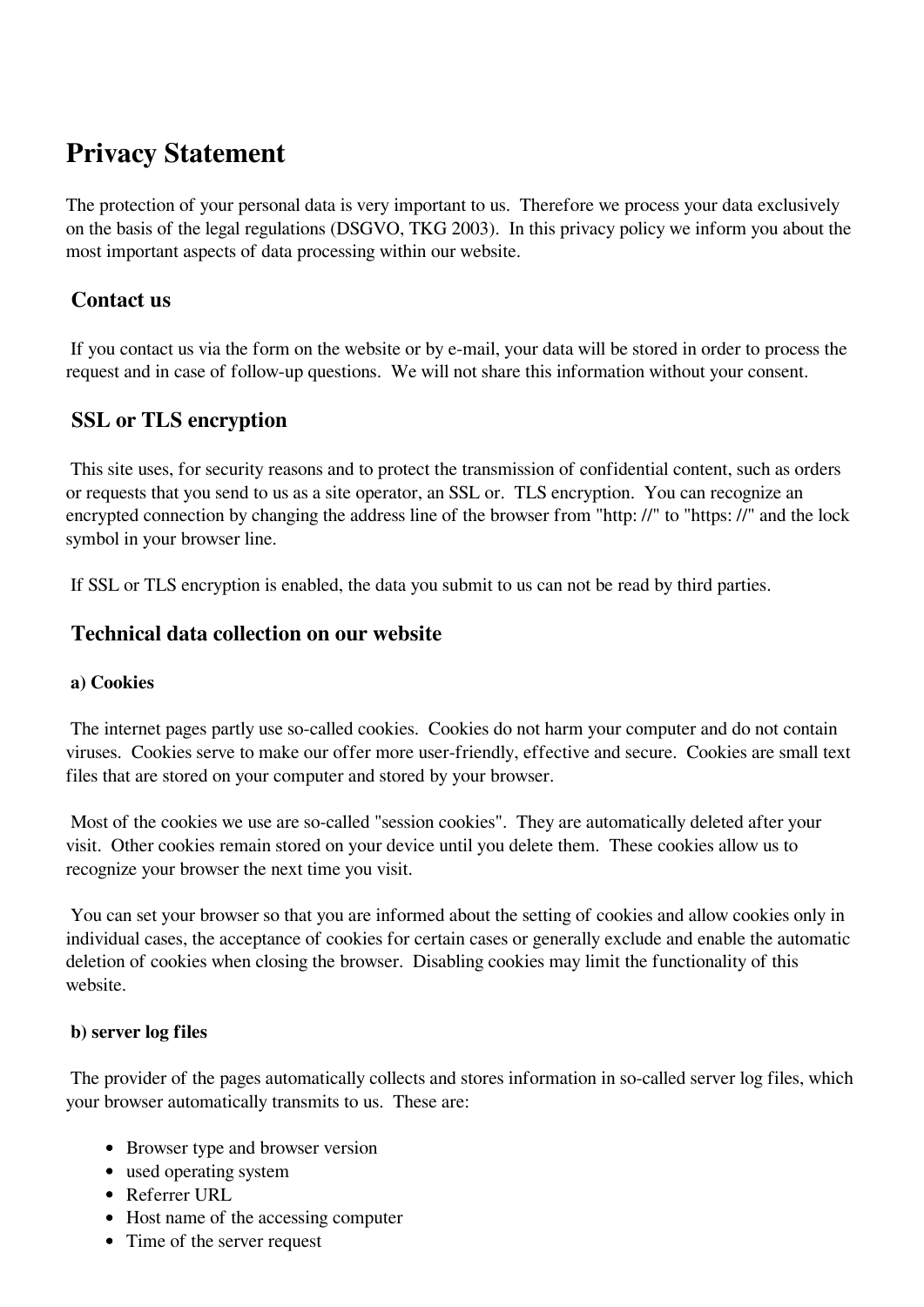• IP address

A merge of this data with other data sources will not be done.

 The basis for data processing is Art. 6 para. 1 lit. f DSGVO, which allows the processing of data for the performance of a contract or pre-contractual measures.

### **Plugins and tools**

### **a) Google Maps**

 This site uses the mapping service Google Maps via an API. Provider is Google Inc., 1600 Amphitheater Parkway, Mountain View, CA 94043, USA.

 To use the features of Google Maps, it is necessary to save your IP address. This information is usually transmitted to and stored on a Google server in the United States. The provider of this site has no influence on this data transfer.

 The use of Google Maps is in the interest of an attractive presentation of our online offers and an easy findability of the places we have indicated on the website. This constitutes a legitimate interest within the meaning of Art. 6 para. 1 lit. f DSGVO.

 For more information on how to handle user data, please refer to the Google Privacy Policy [https://www.google.com/intl/en/policies/privacy/](https://translate.googleusercontent.com/translate_c?depth=1&hl=de&ie=UTF8&prev=_t&rurl=translate.google.com&sl=de&sp=nmt4&tl=en&u=https://www.google.de/intl/de/policies/privacy/&xid=17259,15700023,15700043,15700124,15700149,15700168,15700173,15700186,15700189,15700191,15700201,15700205&usg=ALkJrhhN8RShhcADkSj-XzkvNs1-pVFtPg).

### **b) YouTube**

 Our website uses plugins from the Google-powered YouTube page. Site operator is YouTube, LLC, 901 Cherry Ave., San Bruno, CA 94066, USA.

 When you visit one of our YouTube plug-in-enabled sites, you will be connected to the servers of YouTube. It tells the YouTube server which of our pages you've visited.

 If you're logged into your YouTube account, YouTube will allow you to associate your browsing behavior directly with your personal profile. You can prevent this by logging out of your YouTube account.

 The use of YouTube is in the interest of an attractive presentation of our online offers. This constitutes a legitimate interest within the meaning of Art. 6 para. 1 lit. f DSGVO.

 For more information about how to handle User Information, please read the YouTube Privacy Policy at [https://www.google.com/intl/en/policies/privacy](https://translate.googleusercontent.com/translate_c?depth=1&hl=de&ie=UTF8&prev=_t&rurl=translate.google.com&sl=de&sp=nmt4&tl=en&u=https://www.google.de/intl/de/policies/privacy&xid=17259,15700023,15700043,15700124,15700149,15700168,15700173,15700186,15700189,15700191,15700201,15700205&usg=ALkJrhg0obEB2JD6eHQqL_rlA0V0fuZHLA).

#### **c) Google Web Fonts**

 This site uses so-called web fonts, provided by Google, for the uniform representation of fonts. When you call up a page, your browser loads the required web fonts into your browser cache to display texts and fonts correctly.

 To do this, the browser you use must connect to Google's servers. As a result, Google learns that our website has been accessed via your IP address. The use of Google Web Fonts is in the interest of a consistent and attractive presentation of our online services. This constitutes a legitimate interest within the meaning of Art. 6 para. 1 lit. f DSGVO.